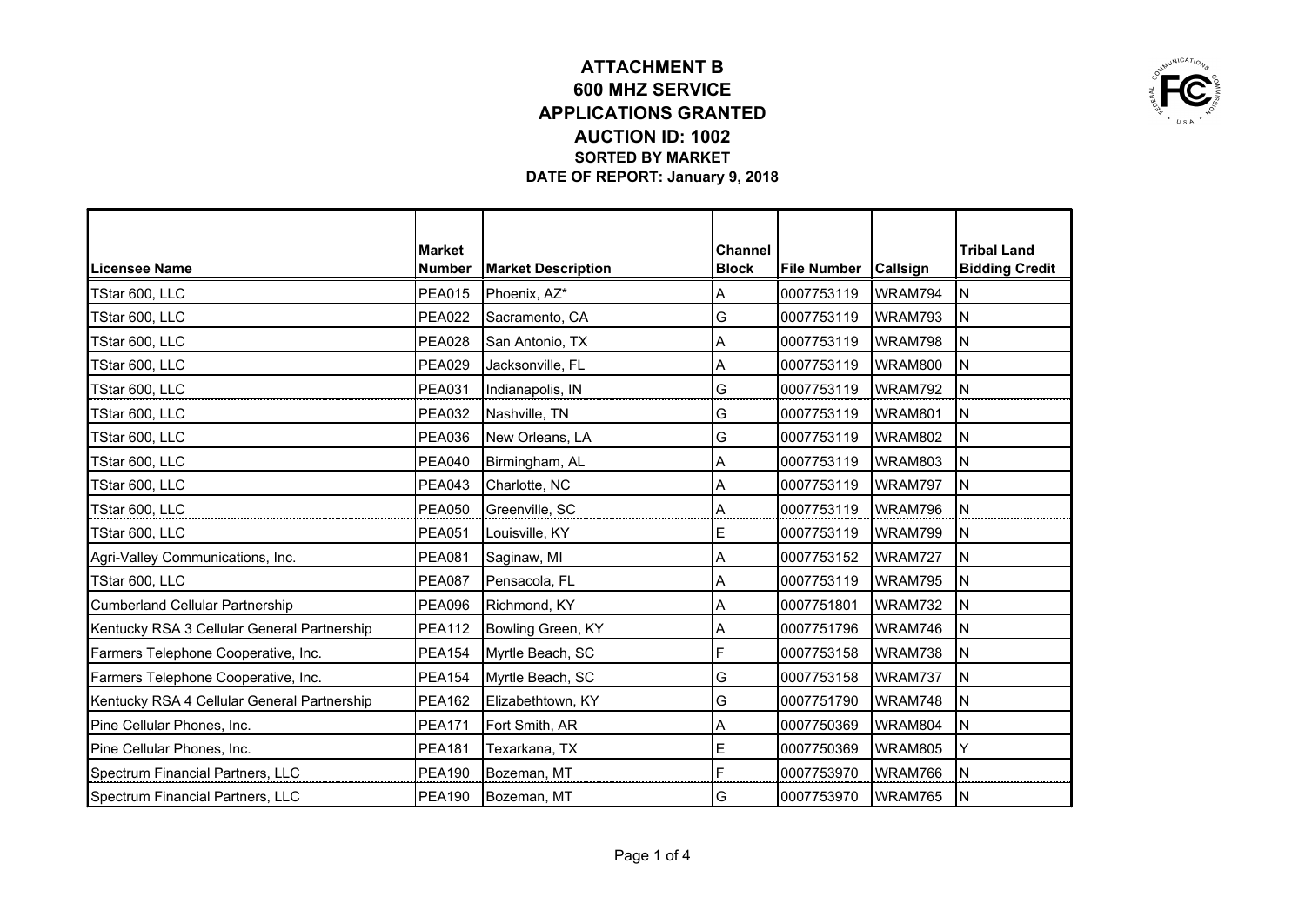

|                                             | <b>Market</b> |                           | <b>Channel</b> |                        |         | <b>Tribal Land</b>    |
|---------------------------------------------|---------------|---------------------------|----------------|------------------------|---------|-----------------------|
| Licensee Name                               | <b>Number</b> | <b>Market Description</b> | <b>Block</b>   | File Number   Callsign |         | <b>Bidding Credit</b> |
| Agri-Valley Communications, Inc.            | <b>PEA203</b> | Traverse City, MI         | A              | 0007753152             | WRAM730 | ΙN                    |
| Agri-Valley Communications, Inc.            | <b>PEA203</b> | Traverse City, MI         | B              | 0007753152             | WRAM731 | İΝ                    |
| Kentucky RSA 3 Cellular General Partnership | <b>PEA204</b> | Owensboro, KY             | G              | 0007751796             | WRAM747 | ΙN                    |
| Farmers Telephone Cooperative, Inc.         | <b>PEA238</b> | Florence, SC              | F              | 0007753158             | WRAM735 | ΙN                    |
| Farmers Telephone Cooperative, Inc.         | <b>PEA238</b> | Florence, SC              | G              | 0007753158             | WRAM736 | N                     |
| Farmers Telephone Cooperative, Inc.         | <b>PEA239</b> | Kannapolis, NC            | G              | 0007753158             | WRAM734 | ΙN                    |
| Farmers Telephone Cooperative, Inc.         | <b>PEA248</b> | Sumter, SC                | E              | 0007753158             | WRAM740 | İΝ                    |
| Farmers Telephone Cooperative, Inc.         | <b>PEA248</b> | Sumter, SC                | F              | 0007753158             | WRAM741 | İΝ                    |
| Farmers Telephone Cooperative, Inc.         | <b>PEA248</b> | Sumter, SC                | G              | 0007753158             | WRAM739 | İΝ                    |
| Agri-Valley Communications, Inc.            | <b>PEA260</b> | Alpena, MI                | Α              | 0007753152             | WRAM728 | IΝ                    |
| Agri-Valley Communications, Inc.            | <b>PEA260</b> | Alpena, MI                | В              | 0007753152             | WRAM729 | IN                    |
| Tradewinds Wireless Holdings, LLC           | <b>PEA276</b> | Rapid City, SD            | F              | 0007752492             | WRAM786 | İΝ                    |
| Tradewinds Wireless Holdings, LLC           | <b>PEA276</b> | Rapid City, SD            | G              | 0007752492             | WRAM785 | ΙN                    |
| Panhandle Telecommunication Systems, Inc.   | <b>PEA280</b> | Garden City, KS           | E              | 0007753229             | WRAM754 | İΝ                    |
| Panhandle Telecommunication Systems, Inc.   | <b>PEA280</b> | Garden City, KS           | F              | 0007753229             | WRAM755 | İΝ                    |
| Panhandle Telecommunication Systems, Inc.   | <b>PEA280</b> | Garden City, KS           | G              | 0007753229             | WRAM756 | İΝ                    |
| Tradewinds Wireless Holdings, LLC           | <b>PEA286</b> | Sioux Falls, SD           | F              | 0007752492             | WRAM791 | İΝ                    |
| Tradewinds Wireless Holdings, LLC           | <b>PEA286</b> | Sioux Falls, SD           | G              | 0007752492             | WRAM790 | ΙN                    |
| Gold Spectrum, LLC                          | <b>PEA289</b> | Price, UT                 | F              | 0007753542             | WRAM744 | IΝ                    |
| Gold Spectrum, LLC                          | <b>PEA289</b> | Price, UT                 | G              | 0007753542             | WRAM745 | İΝ                    |
| Tradewinds Wireless Holdings, LLC           | <b>PEA290</b> | Watertown, SD             | Α              | 0007752492             | WRAM784 | İΝ                    |
| Pacific Comnex, Inc                         | <b>PEA301</b> | Rochester, MN             | ΙA             | 0007759874             | WRAM753 | łΝ                    |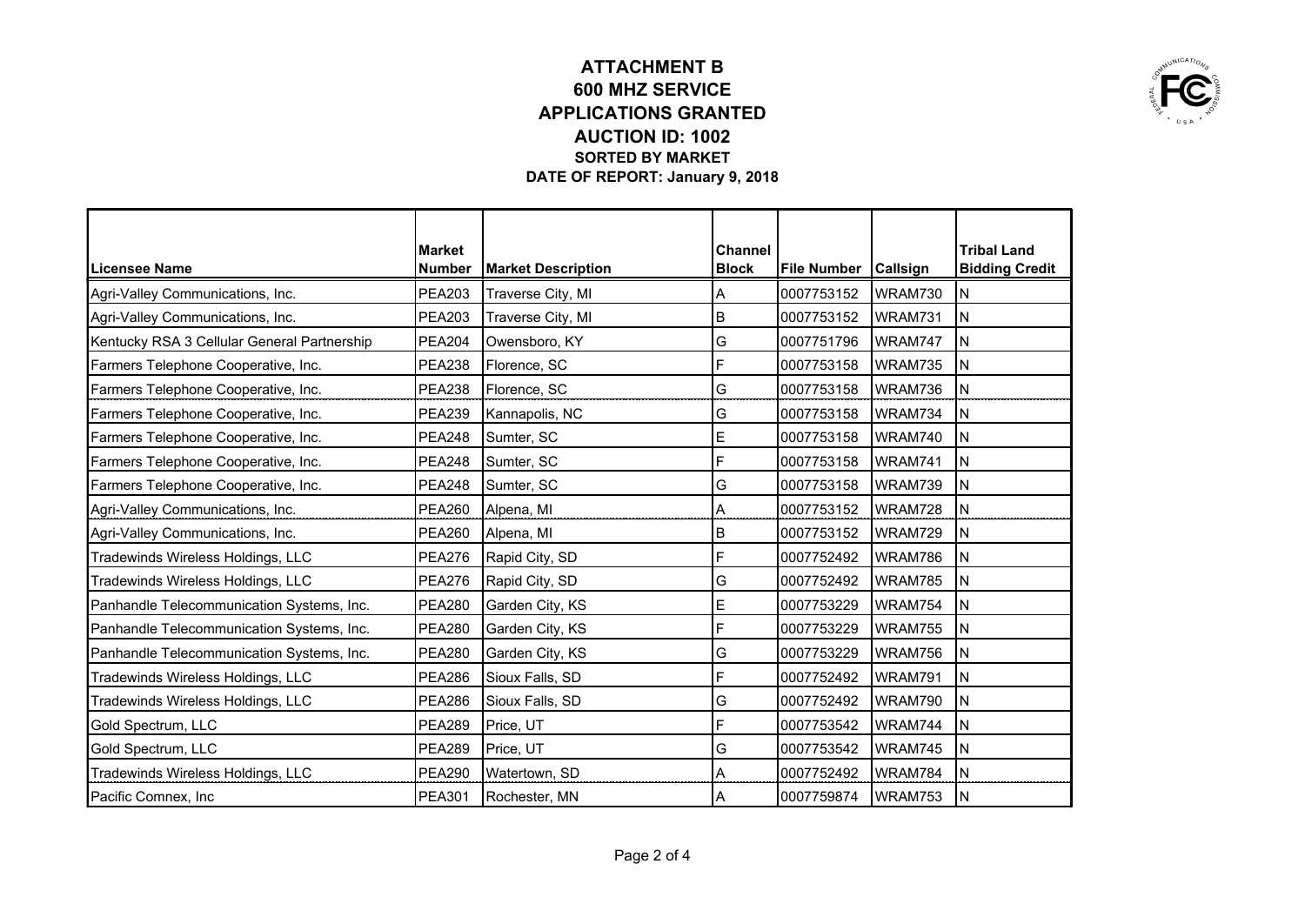

|                                   | <b>Market</b> |                           | <b>Channel</b> |                        |         | <b>Tribal Land</b>    |
|-----------------------------------|---------------|---------------------------|----------------|------------------------|---------|-----------------------|
| Licensee Name                     | <b>Number</b> | <b>Market Description</b> | <b>Block</b>   | File Number   Callsign |         | <b>Bidding Credit</b> |
| Tradewinds Wireless Holdings, LLC | <b>PEA307</b> | Yankton, SD               | A              | 0007752492             | WRAM787 | ΙN                    |
| Gold Spectrum, LLC                | <b>PEA316</b> | Rock Springs, WY          | F              | 0007753542             | WRAM742 | İΝ                    |
| Gold Spectrum, LLC                | <b>PEA316</b> | Rock Springs, WY          | G              | 0007753542             | WRAM743 | ΙN                    |
| Pacific Comnex, Inc               | <b>PEA319</b> | Albany, GA                | A              | 0007759874             | WRAM752 | ΙN                    |
| Spectrum Financial Partners, LLC  | <b>PEA329</b> | Kingsville, TX*           | G              | 0007753970             | WRAM767 | ΙN                    |
| Mach FM Corp.                     | <b>PEA330</b> | Olney, IL                 | G              | 0007739963             | WRAM749 | ΙN                    |
| Spectrum Financial Partners, LLC  | <b>PEA331</b> | Plainview, TX             | G              | 0007753970             | WRAM758 | ΙN                    |
| Spectrum Financial Partners, LLC  | <b>PEA334</b> | Pampa, TX                 | G              | 0007753970             | WRAM780 | İΝ                    |
| Tradewinds Wireless Holdings, LLC | <b>PEA342</b> | Mitchell, SD              | A              | 0007752492             | WRAM783 | İΝ                    |
| Spectrum Financial Partners, LLC  | <b>PEA343</b> | Pecos, TX*                | Α              | 0007753970             | WRAM779 | ΙN                    |
| Tradewinds Wireless Holdings, LLC | <b>PEA348</b> | Aberdeen, SD              | Α              | 0007752492             | WRAM789 | İΝ                    |
| Spectrum Financial Partners, LLC  | <b>PEA355</b> | Casper, WY                | F              | 0007753970             | WRAM776 | İN                    |
| Spectrum Financial Partners, LLC  | <b>PEA355</b> | Casper, WY                | G              | 0007753970             | WRAM777 | ΙN                    |
| Spectrum Financial Partners, LLC  | <b>PEA364</b> | Butte, MT                 | F              | 0007753970             | WRAM762 | İΝ                    |
| Spectrum Financial Partners, LLC  | <b>PEA364</b> | Butte, MT                 | G              | 0007753970             | WRAM759 | İΝ                    |
| Spectrum Financial Partners, LLC  | <b>PEA373</b> | Walla Walla, WA           | F              | 0007753970             | WRAM760 | İΝ                    |
| Spectrum Financial Partners, LLC  | <b>PEA373</b> | Walla Walla, WA           | G              | 0007753970             | WRAM761 | İΝ                    |
| Spectrum Financial Partners, LLC  | <b>PEA376</b> | Hereford, TX              | F              | 0007753970             | WRAM775 | ΙN                    |
| Spectrum Financial Partners, LLC  | <b>PEA376</b> | Hereford, TX              | G              | 0007753970             | WRAM774 | İΝ                    |
| Spectrum Financial Partners, LLC  | <b>PEA382</b> | Riverton, WY              | Α              | 0007753970             | WRAM778 | İΝ                    |
| Mach FM Corp.                     | <b>PEA386</b> | Barnwell, SC              | Α              | 0007739963             | WRAM750 | İΝ                    |
| Tradewinds Wireless Holdings, LLC | <b>PEA394</b> | Martin, SD                | ΙA             | 0007752492             | WRAM788 | łΝ                    |